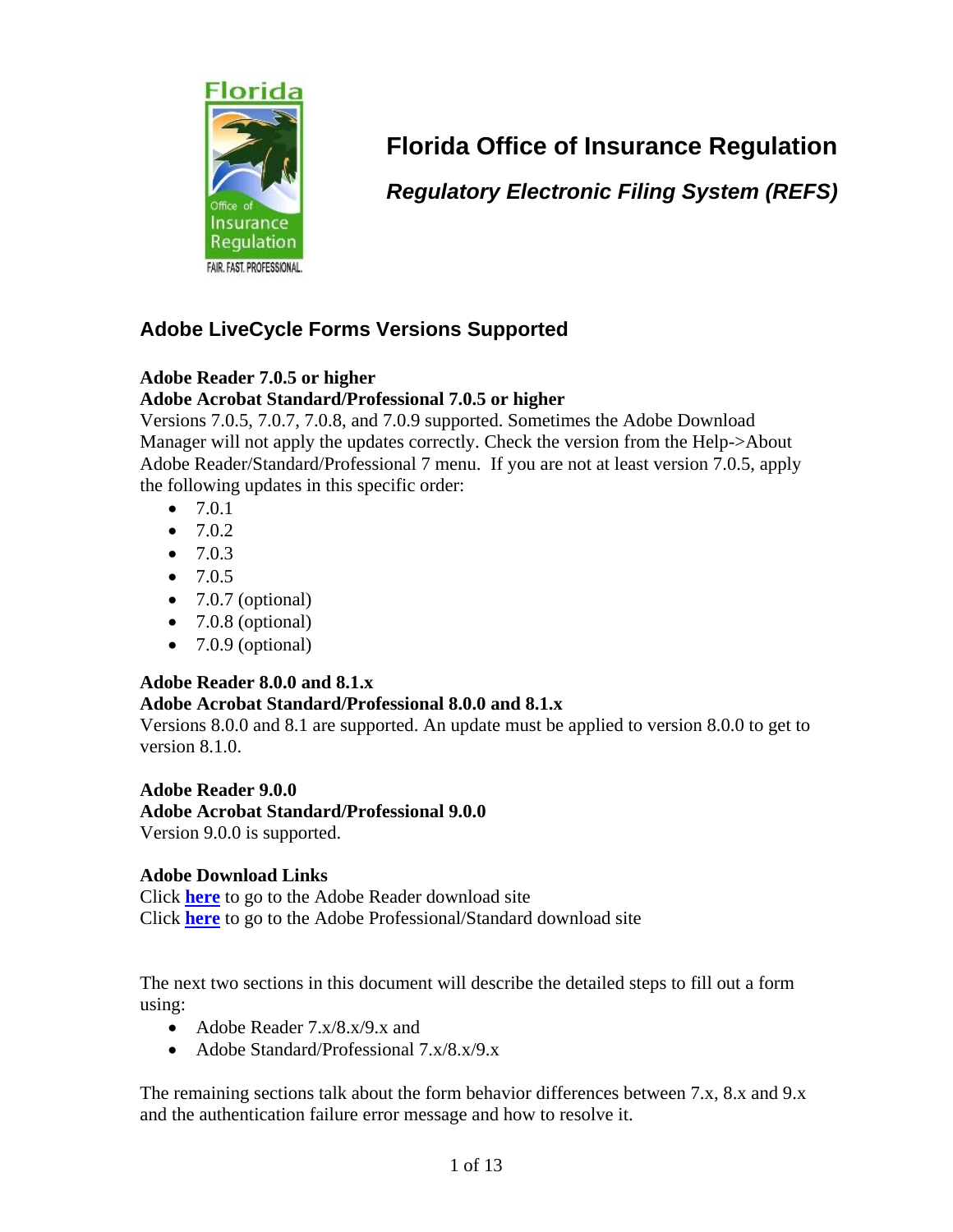### **Using Adobe Reader 7.x/8.x/9.x to fill out REFS financial reports**

**NOTE:** This is the preferred method. If you absolutely have to use Adobe standard/professional, then see the next section for steps to follow when filling out forms using Adobe Standard/Professional.

Follow the same steps to access the filing component list in REFS and download the PDF form.

The following screen will appear when downloading the PDF form:



Click the link indicated by the red arrow to download the PDF. You can either Open or Save the PDF form.

Click Open to open the PDF form in Reader. Fill out the form as you normally would.

To save your data, please use the Save button on the last page of the PDF form. If you save the PDF file to your PC, this will not save the changes to the REFS system. You risk losing data if you do not use the Save button on last page of the form (especially when the session expires).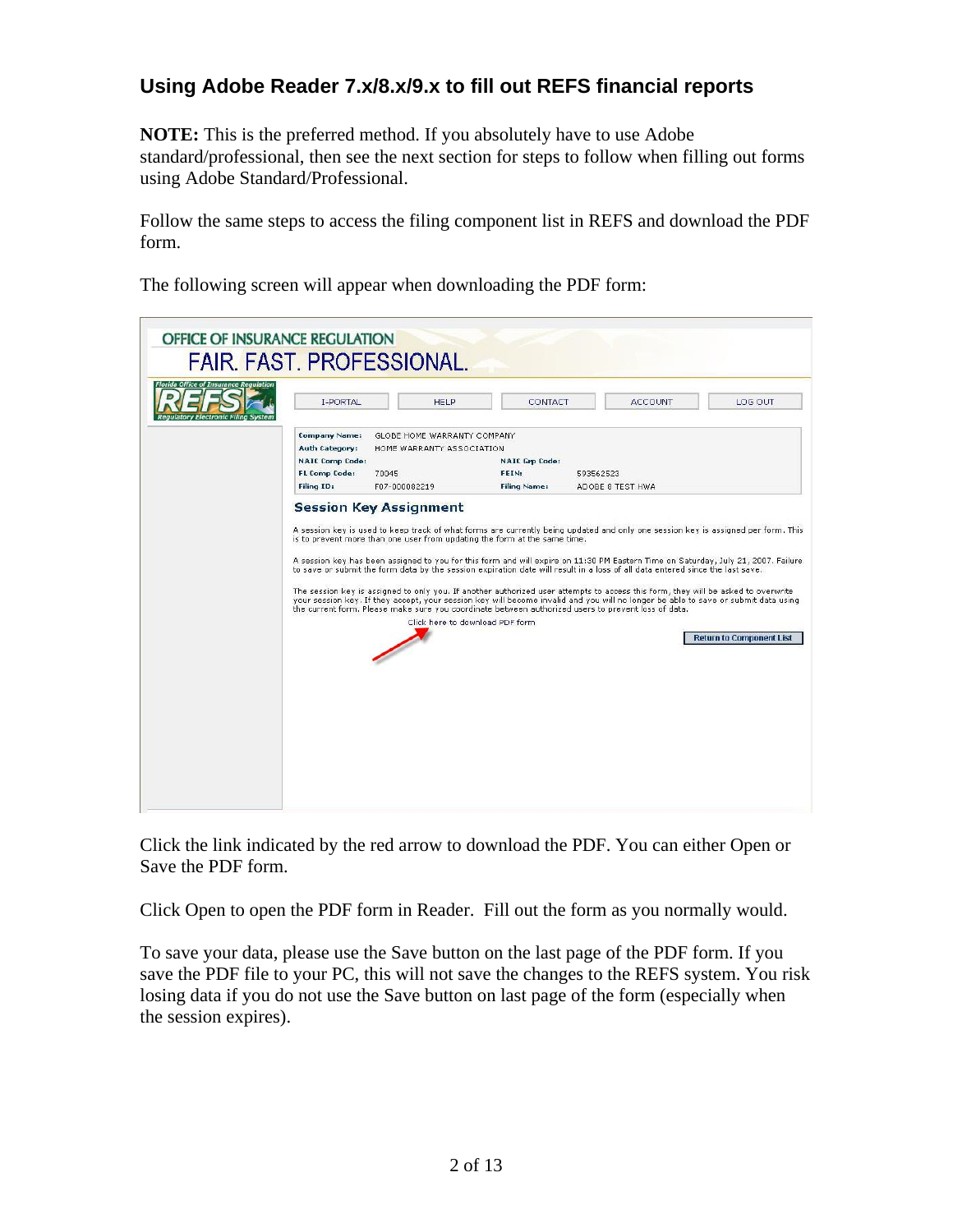When you click Save or Submit, typically the first time this is done you will be presented with a window that looks like the following:



**NOTE: It is important that you check the "Remember my action for this site" and you click the Allow button. This gives the local Adobe Reader application permission to send the form data to our REFS server.**

#### **For Adobe 9.x Only**

When saving or submitting data, you will receive the following progress indicator in the lower right corner as shown below. **NOTE: DO NOT click the red X to abort the transmission.**



After the data is successfully saved or submitted to the REFS server, a new Internet Explorer window will appear containing the REFS confirmation screen. Please make sure the confirmation reads that is was successful. If the original browser window containing the Session Key Assignment screen is still open in a separate window, then immediately close the Electronic Form Submission (confirmation) browser window.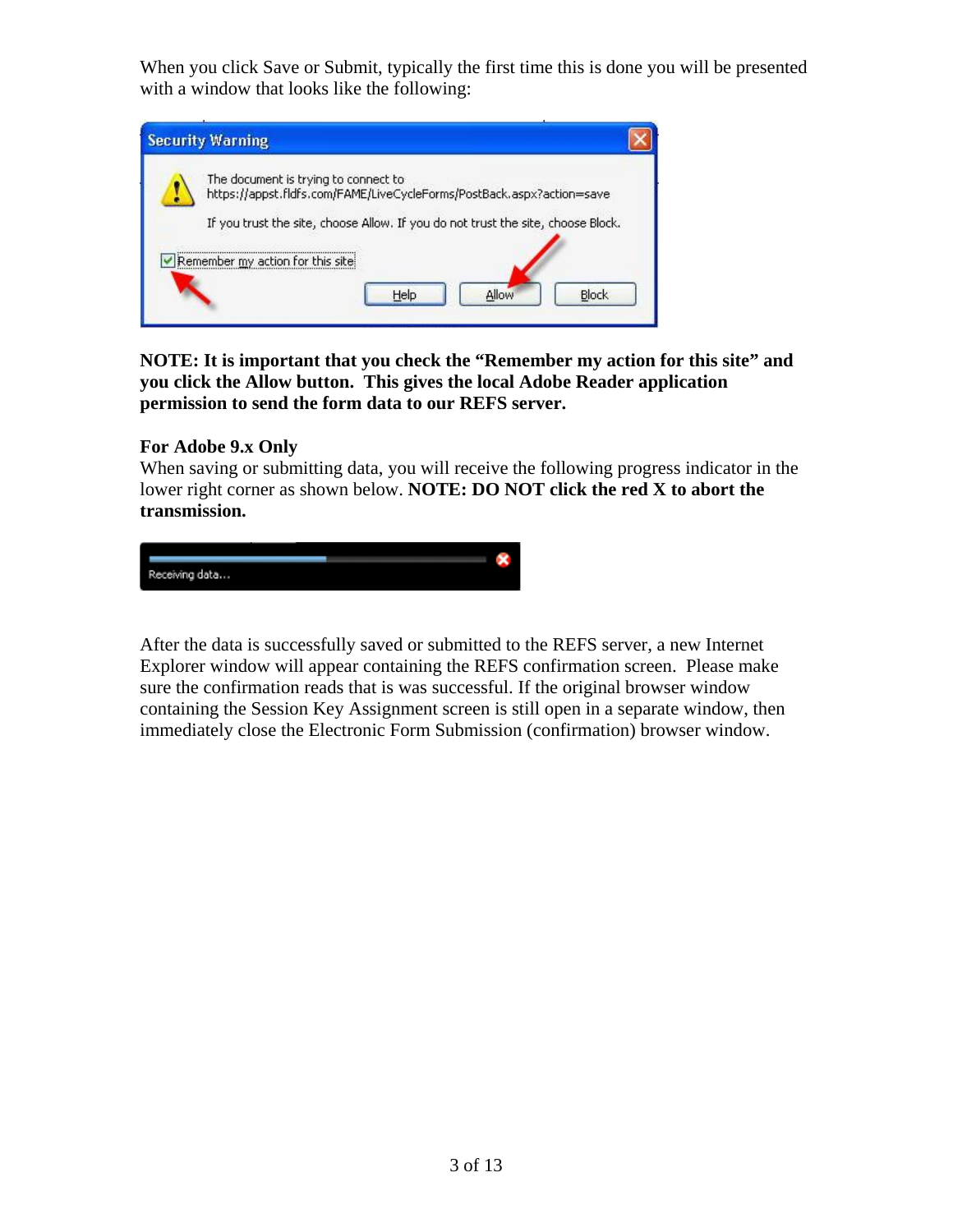

At this point, you should still have the PDF form open in the Adobe Reader and the original browser window containing the Session Key Assignment screen (which contains the *Click here to download PDF form* link).

You can continue filling out the PDF form open in Adobe Reader and save as many times as you like prior to the Session Expiration Date. If you are finished filling out the form, make sure you save the form (using the button on the last page of the form) and then close the PDF form in Adobe Reader.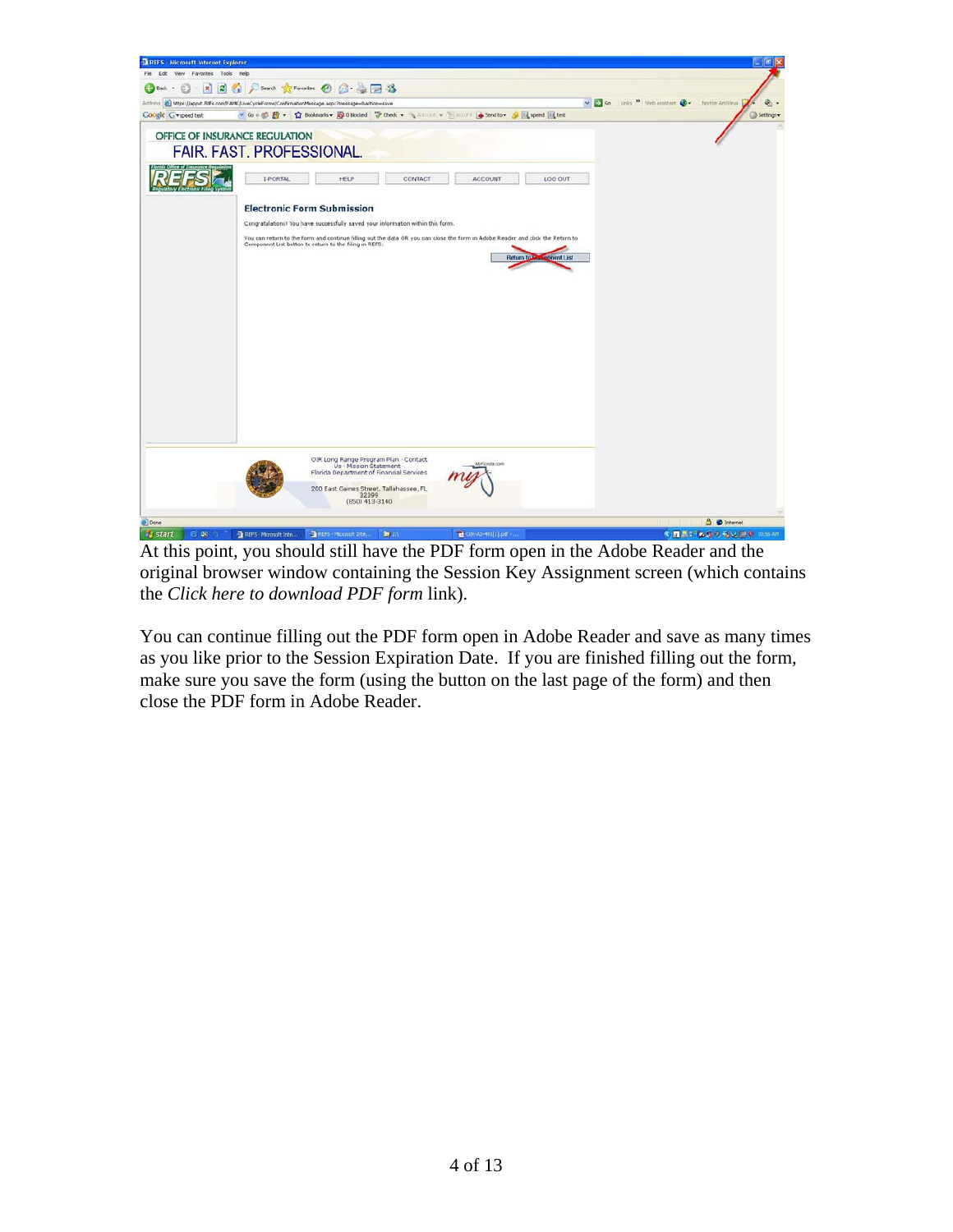When you first downloaded the PDF form from REFS you did this from the Session Key Assignment screen in your internet browser window (shown below). Well that window should still be open on your desktop. The window is shown in the next illustration:

| OFFICE OF INSURANCE REGULATION<br><b>FAIR, FAST, PROFESSIONAL.</b><br>Florida Office of Insurance Regulation |                                                                                                                      |                                                                                                              |                                                       |                                                                                                                                                                                                                                                                                                                                                                                                                                                                                                                                                                                                                                                                                                                                                                                           |                                 |
|--------------------------------------------------------------------------------------------------------------|----------------------------------------------------------------------------------------------------------------------|--------------------------------------------------------------------------------------------------------------|-------------------------------------------------------|-------------------------------------------------------------------------------------------------------------------------------------------------------------------------------------------------------------------------------------------------------------------------------------------------------------------------------------------------------------------------------------------------------------------------------------------------------------------------------------------------------------------------------------------------------------------------------------------------------------------------------------------------------------------------------------------------------------------------------------------------------------------------------------------|---------------------------------|
|                                                                                                              | <b>I-PORTAL</b>                                                                                                      | <b>HFLP</b>                                                                                                  | CONTACT                                               | <b>ACCOUNT</b>                                                                                                                                                                                                                                                                                                                                                                                                                                                                                                                                                                                                                                                                                                                                                                            | LOG OUT                         |
|                                                                                                              | <b>Company Name:</b><br><b>Auth Category:</b><br><b>NAIC Comp Code:</b><br><b>FL Comp Code:</b><br><b>Filing ID:</b> | GLOBE HOME WARRANTY COMPANY<br>HOME WARRANTY ASSOCIATION<br>70045<br>F07-000082219                           | <b>NAIC Grp Code:</b><br>FEIN:<br><b>Filing Name:</b> | 593562523<br>ADOBE 8 TEST HWA                                                                                                                                                                                                                                                                                                                                                                                                                                                                                                                                                                                                                                                                                                                                                             |                                 |
|                                                                                                              | <b>Session Key Assignment</b>                                                                                        | is to prevent more than one user from updating the form at the same time.<br>Click here to down bad PDF form |                                                       | A session key is used to keep track of what forms are currently being updated and only one session key is assigned per form. This<br>A session key has been assigned to you for this form and will expire on 11:30 PM Eastern Time on Saturday, July 21, 2007. Failure<br>to save or submit the form data by the session expiration date will result in a loss of all data entered since the last save.<br>The session key is assigned to only you. If another authorized user attempts to access this form, they will be asked to overwrite<br>your session key. If they accept, your session key will become invalid and you will no longer be able to save or submit data using<br>the current form. Please make sure you coordinate between authorized users to prevent loss of data. | <b>Return to Component List</b> |

NOTE: **DO NOT CLICK** to download the form from this screen after saving/submitting the PDF form from Adobe Reader. It will download the previous version of the PDF that you started with NOT the latest version you just saved/submitted.

To download the latest version of the form, **ALWAYS** return to the component list and select the form to download from there. This will ensure that you are getting the latest version of the form.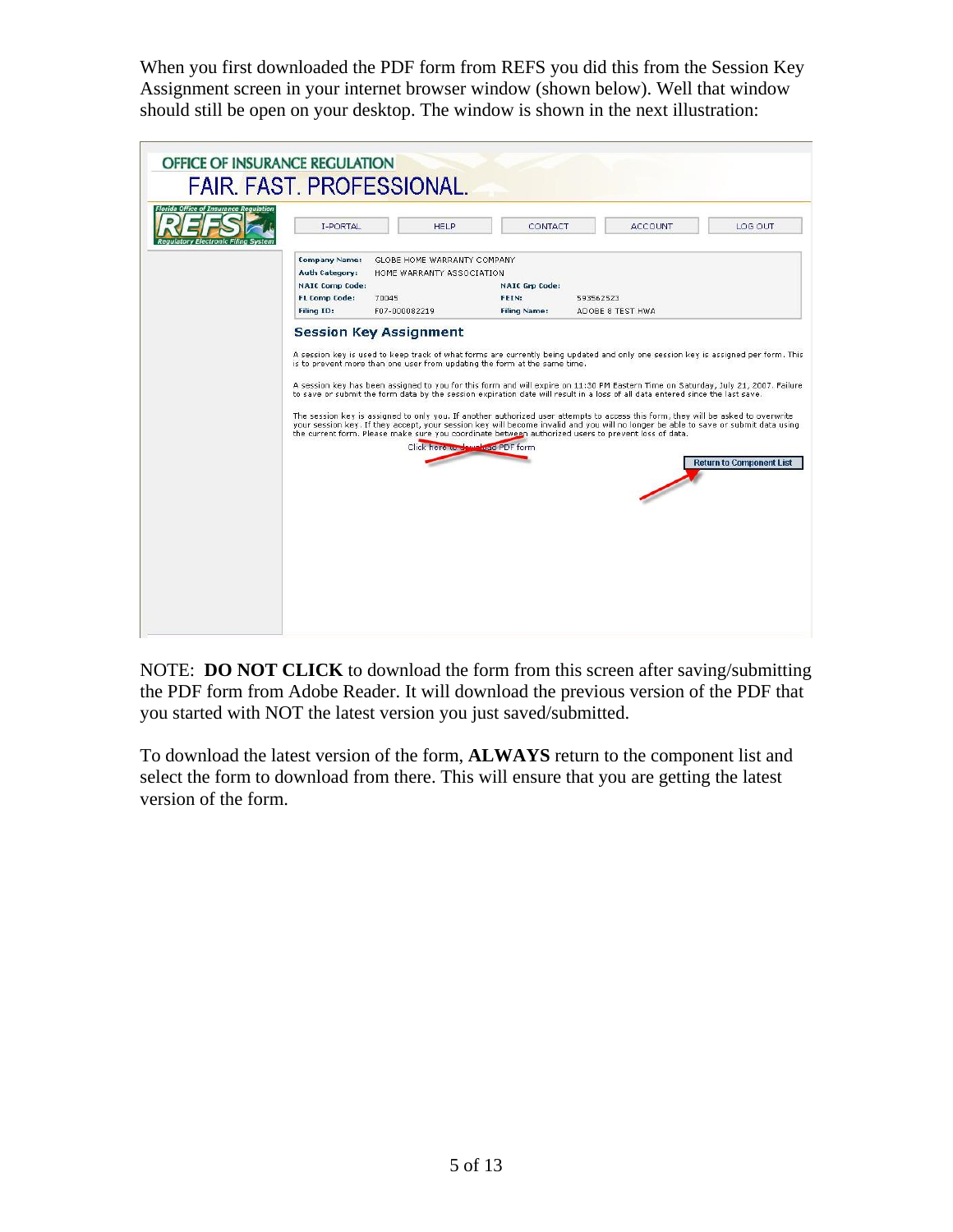### **Using Adobe Standard/Professional 7.x/8.x/9.x to fill out REFS financial reports**

### **NOTE: Important! The behavior is quite different than using Reader.**

Follow the same steps to access the filing component list in REFS and download the PDF form.

The following screen will appear when downloading the PDF form:



Click the link indicated by the red arrow to download the PDF. You can either Open or Save the PDF form. We recommend that you Open the PDF, not Save to your PC.

**NOTE: If you save the PDF to your PC, make sure you do not attempt to fill out this form after the Session Expiration Date passes (which is 11:30:00 PM EST of the day you downloaded the form). If the session expiration date expires, please delete all local copies of the PDF and download it again from the REFS website.** 

After downloading the form and opening it in Standard/Professional, fill out the form as you normally would.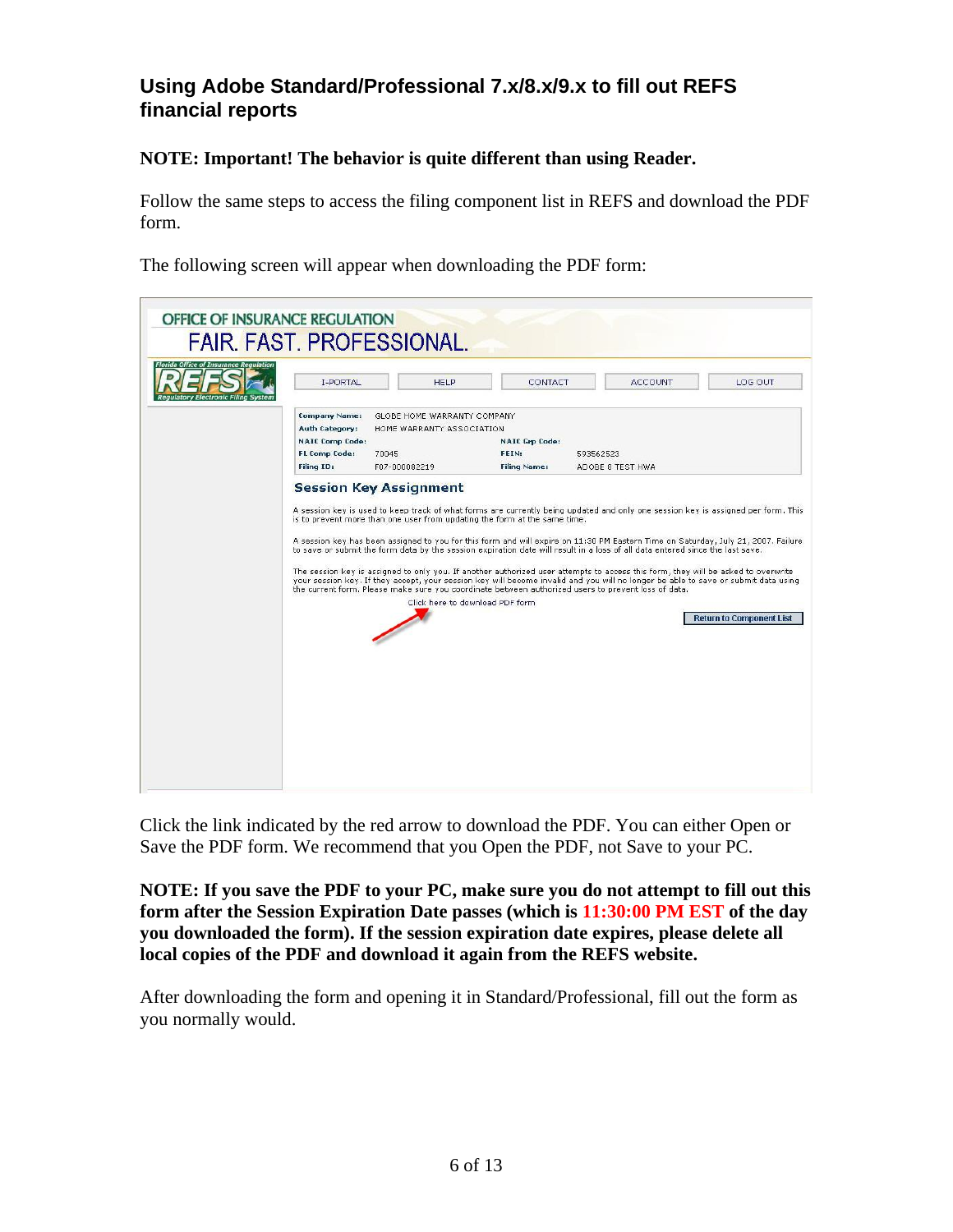To save your data, please use the Save button on the last page of the PDF form. If you save the PDF file to your PC, this will not save the changes to the REFS system. You risk losing data if you do not use the Save button on last page of the form (especially when the session expires).

When you click Save or Submit, typically the first time this is done you will be presented with a window that looks like the following:

| <b>Security Warning</b>                                                                                                                                                                           |  |
|---------------------------------------------------------------------------------------------------------------------------------------------------------------------------------------------------|--|
| The document is trying to connect to<br>https://appst.fldfs.com/FAME/LiveCycleForms/PostBack.aspx?action=save<br>If you trust the site, choose Allow. If you do not trust the site, choose Block. |  |
| Remember my action for this site<br>Block<br>Help<br>Allow                                                                                                                                        |  |

**NOTE: It is important that you check the "Remember my action for this site" and you click the Allow button. This gives the local Adobe Standard/Professional application permission to send the form data to our REFS server.** 

#### **For Adobe 7.x/8.x Only**

The next screen that will appear is the download screen as shown below:

|                                    | <b>Current Download Statistics</b> |                                                    |  |
|------------------------------------|------------------------------------|----------------------------------------------------|--|
|                                    |                                    |                                                    |  |
| URL:                               |                                    | https://appst.fldfs.com/FAME/LiveCycleForms/Confir |  |
| Page Bytes Downloaded:             | 28 KB                              |                                                    |  |
| Image Bytes Downloaded:            | 43 KB                              |                                                    |  |
| <b>Overall Download Statistics</b> |                                    |                                                    |  |
| Files Downloaded:                  | 1                                  | Connections Active: 5                              |  |
|                                    |                                    |                                                    |  |
|                                    |                                    |                                                    |  |
| Bytes Downloaded:                  | 0 <sub>KB</sub>                    |                                                    |  |
| State                              | Progress                           | <b>LIRL</b>                                        |  |
| Connecting                         | 0/?                                | https://appst.fldfs.com/FAME/Ima                   |  |
| Connecting                         | 0/?                                | https://appst.fldfs.com/FAME/Ima                   |  |
| Connecting                         | 0/?                                | https://appst.fldfs.com/FAME/Ima                   |  |
| Converting                         | 6495/6495                          | https://appst.fldfs.com/FAME/Live \                |  |

This screen simply shows that the data from the form is being transferred to our REFS server.

**NOTE: Do not click the Stop button at any time as this will disrupt the data transfer.**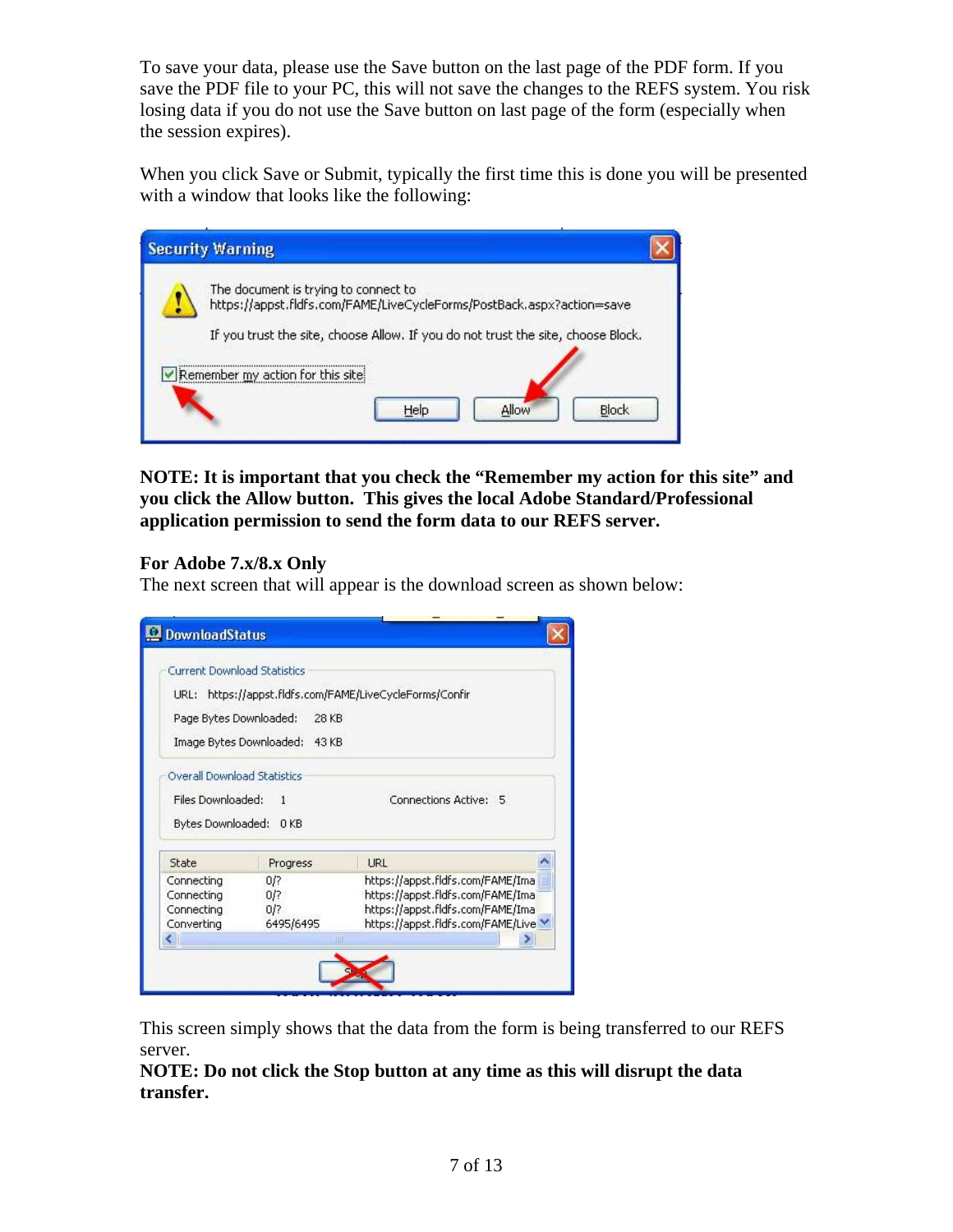#### **For Adobe 9.x Only**

When saving or submitting data, you will receive the following progress indicator in the lower right corner as shown below.

#### **NOTE: Do not click the red X at any time as this will disrupt the data transfer.**



After the data is successfully saved/submitted to the REFS server, a new window will appear in Adobe Standard/Professional. This window is the REFS confirmation screen and will be either of the two screens shown below:

When Clicking the **Save** button:



When clicking the **Submit** button: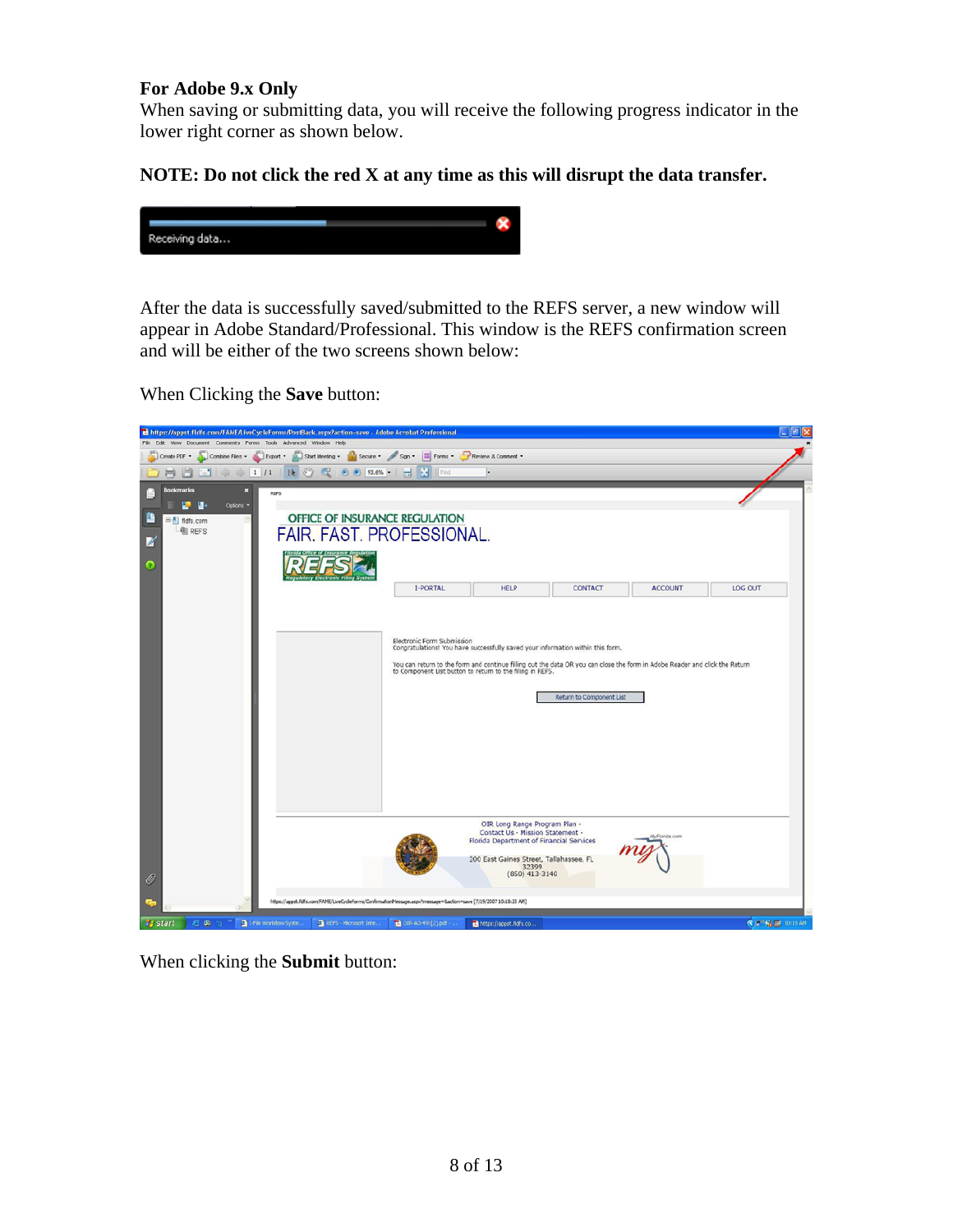

Please do not do anything with this confirmation screen, simply close this window. To close the window, click the black **X** in the upper right corner of the screen as indicated by the red arrow. Then click No to close the window

| <b>Adobe Acrobat</b>                                                                                                         |  |
|------------------------------------------------------------------------------------------------------------------------------|--|
| Do you want to save changes to<br>'https://appst.fldfs.com/FAME/LiveCycleForms/PostBack.aspx?action=save'<br>before closing? |  |
| Cancel<br>No<br>Yes                                                                                                          |  |

You can now return back to the PDF form currently open in Adobe Standard/Professional and continue filling out the form.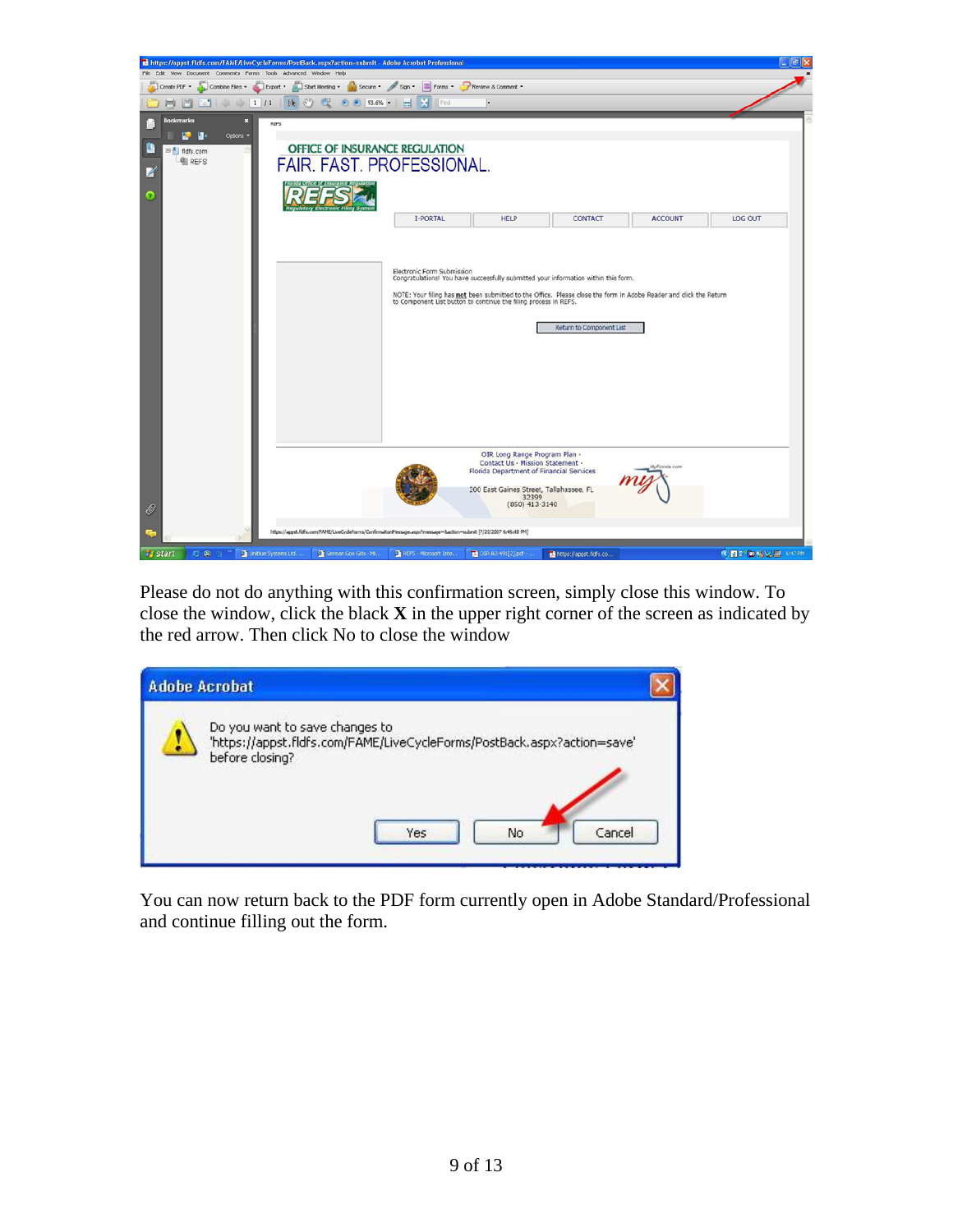When you first downloaded the PDF form from REFS you did this from the Session Key Assignment screen in your internet browser window (shown below). Well that window should still be open on your desktop. The window is shown in the next illustration:

| OFFICE OF INSURANCE REGULATION<br><b>FAIR, FAST, PROFESSIONAL.</b><br>Florida Office of Insurance Regulation |                                                                                                                      |                                                                                                                                               |                                                       |                                                                                                                                                                                                                                                                                                                                                                                                                                                                                                                                                                                                                                                                                                                                                                                           |                                 |
|--------------------------------------------------------------------------------------------------------------|----------------------------------------------------------------------------------------------------------------------|-----------------------------------------------------------------------------------------------------------------------------------------------|-------------------------------------------------------|-------------------------------------------------------------------------------------------------------------------------------------------------------------------------------------------------------------------------------------------------------------------------------------------------------------------------------------------------------------------------------------------------------------------------------------------------------------------------------------------------------------------------------------------------------------------------------------------------------------------------------------------------------------------------------------------------------------------------------------------------------------------------------------------|---------------------------------|
|                                                                                                              | <b>I-PORTAL</b>                                                                                                      | <b>HELP</b>                                                                                                                                   | CONTACT                                               | <b>ACCOUNT</b>                                                                                                                                                                                                                                                                                                                                                                                                                                                                                                                                                                                                                                                                                                                                                                            | LOG OUT                         |
|                                                                                                              | <b>Company Name:</b><br><b>Auth Category:</b><br><b>NAIC Comp Code:</b><br><b>FL Comp Code:</b><br><b>Filing ID:</b> | GLOBE HOME WARRANTY COMPANY<br>HOME WARRANTY ASSOCIATION<br>70045<br>F07-000082219                                                            | <b>NAIC Grp Code:</b><br>FEIN:<br><b>Filing Name:</b> | 593562523<br>ADOBE 8 TEST HWA                                                                                                                                                                                                                                                                                                                                                                                                                                                                                                                                                                                                                                                                                                                                                             |                                 |
|                                                                                                              |                                                                                                                      | <b>Session Key Assignment</b><br>is to prevent more than one user from updating the form at the same time.<br>Click here to down bad PDF form |                                                       | A session key is used to keep track of what forms are currently being updated and only one session key is assigned per form. This<br>A session key has been assigned to you for this form and will expire on 11:30 PM Eastern Time on Saturday, July 21, 2007. Failure<br>to save or submit the form data by the session expiration date will result in a loss of all data entered since the last save.<br>The session key is assigned to only you. If another authorized user attempts to access this form, they will be asked to overwrite<br>your session key. If they accept, your session key will become invalid and you will no longer be able to save or submit data using<br>the current form. Please make sure you coordinate between authorized users to prevent loss of data. | <b>Return to Component List</b> |

NOTE: **DO NOT CLICK** to download the form from this screen after saving/submitting the PDF form from Adobe Standard/Professional. It will download the original PDF that you started with NOT the latest version you just saved/submitted.

To download the latest version of the form, **ALWAYS** return to the component list and select the form to download from there. This will ensure that you are getting the latest version of the form.

And if you are saving the PDF locally, please make sure you delete all saved copies before downloading the latest form from REFS.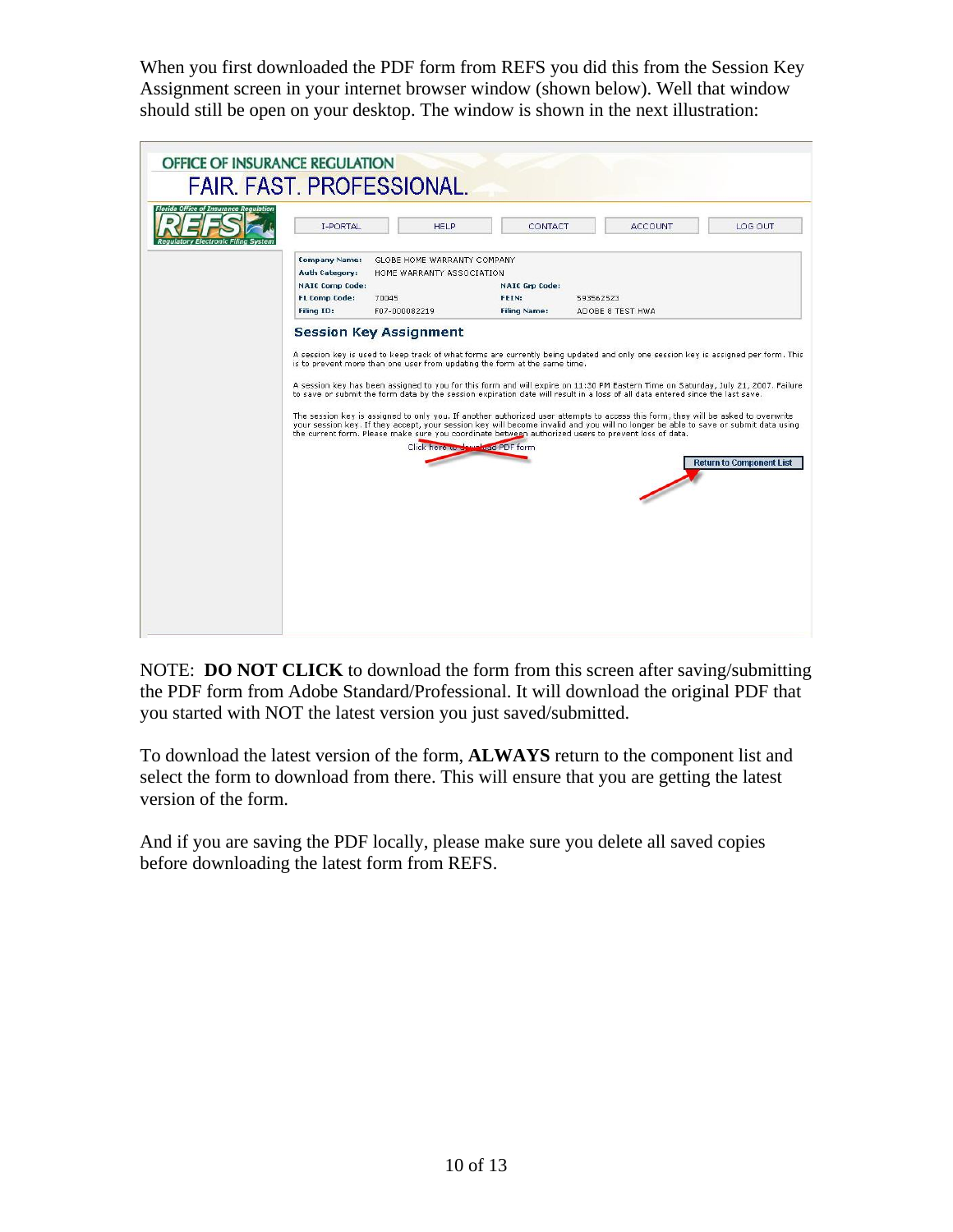Once you have saved/submitted the form and you are finished working on the form, simply close the PDF form currently open in Adobe Standard/Professional. You do not need to save the PDF here, the form data was saved to the REFS server during the save/submit.

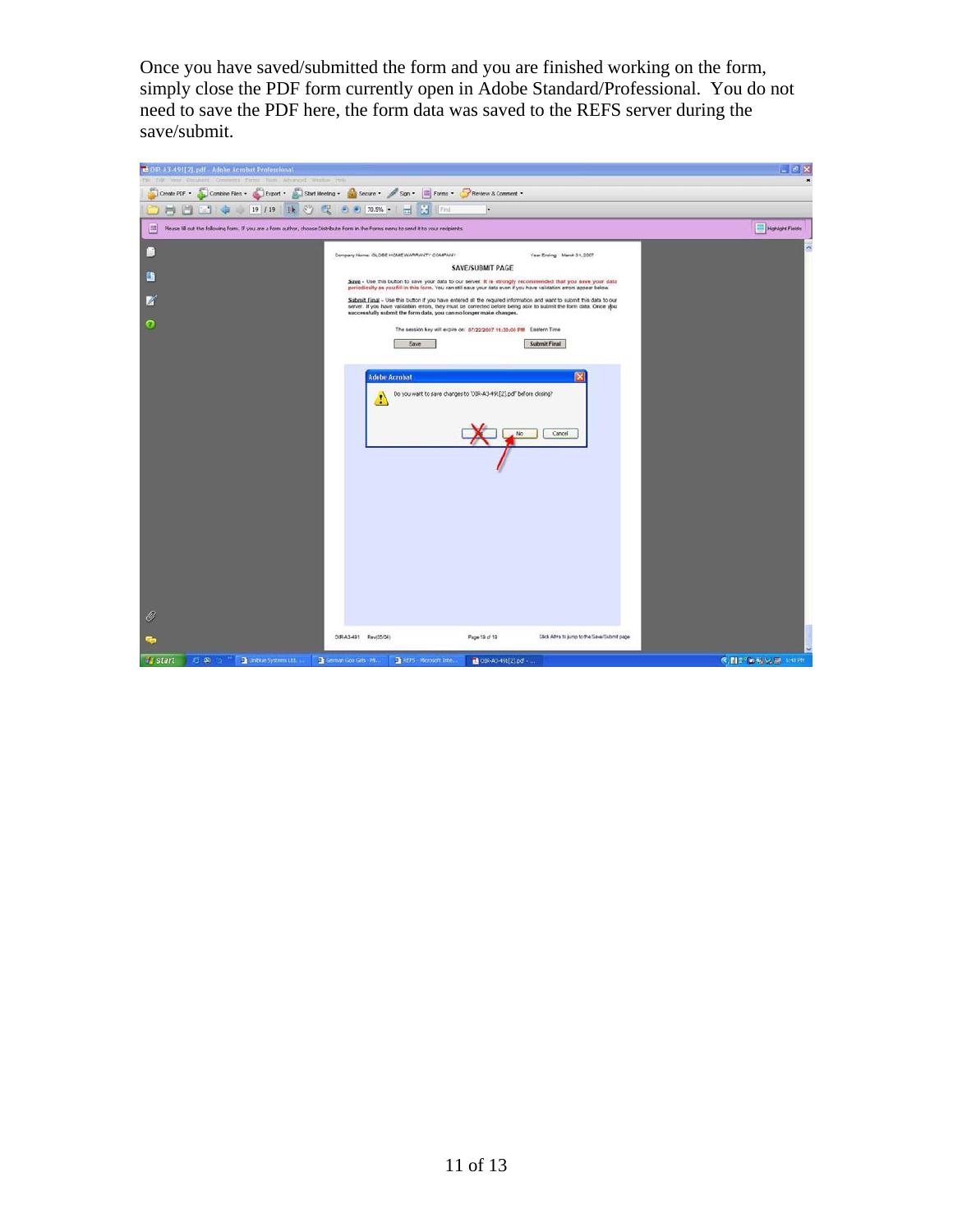### **Form Behavior Differences in Adobe 8.x/9.x**

The only difference observed when testing the forms in Adobe 8.x/9.x had to do with tabbing and read-only fields. In Adobe 7.x, when the user tabs from field to field, the read-only fields (i.e. totals, etc) were skipped when tabbing. Also, you could not highlight the field.

With Adobe 8.x/9.x, when the user tabs from field to field, the read-only fields are tabbed into and highlighted but they cannot be changed.

|     | Property<br>a.        | \$1,000   |
|-----|-----------------------|-----------|
|     | Other<br>b.           | \$2,000   |
| 18. | Other Expenses        | \$3,000   |
| 19. | Amortization          | \$4,000   |
| 20. | Depreciation          | \$1,000   |
| 21. | <b>TOTAL EXPENSES</b> | \$120,000 |
| 22. | EXCESS / (DEFICIT)    | 14000     |